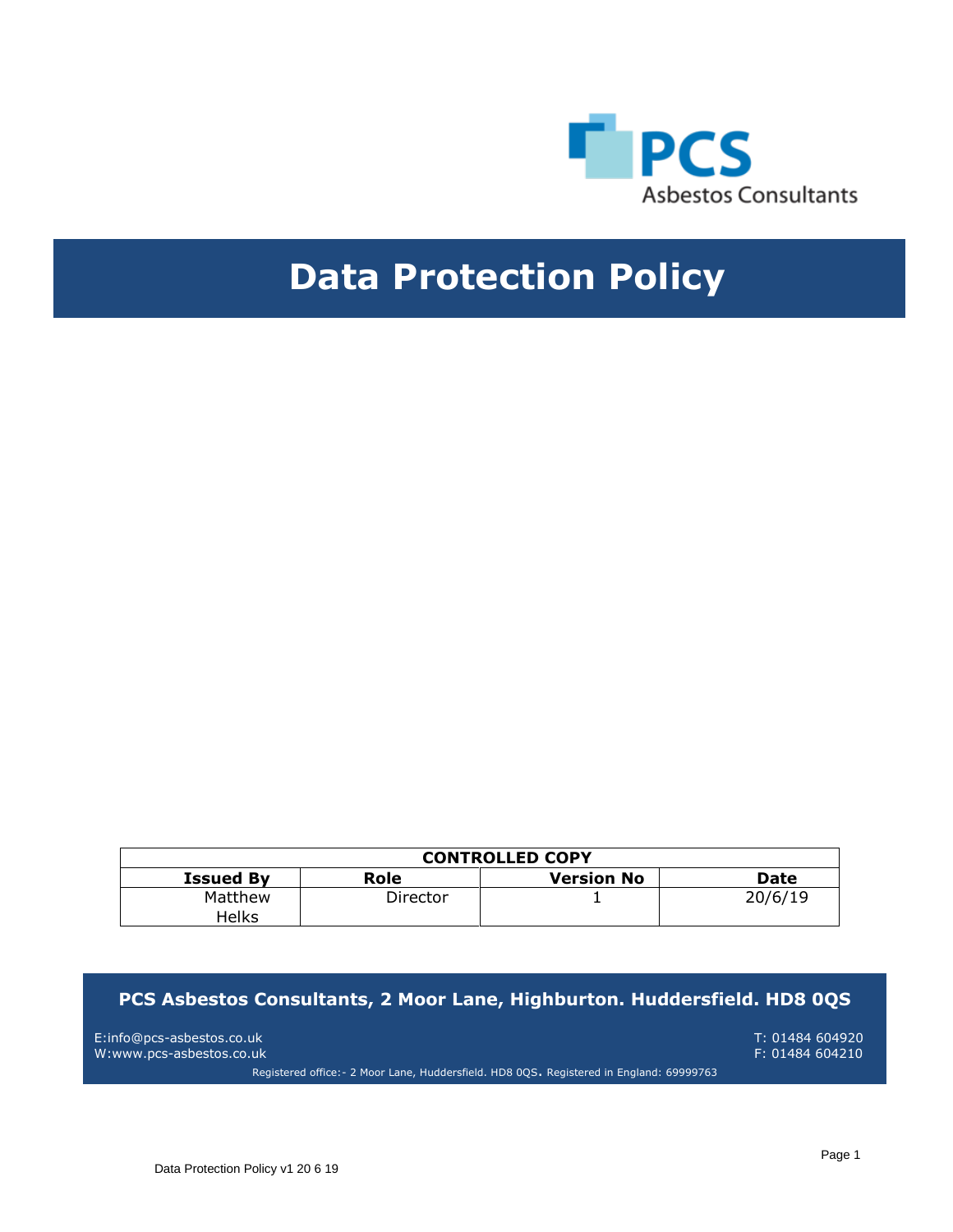## **DATA PROTECTION POLICY**

PCS Asbestos Consultants Limited (**PCS Asbestos**), as Data Controller, is committed to ensuring its compliance with the requirements of the law governing the management and storage of Personal Data (as defined below), which is set out in the UK's Data Protection Act 2018 and the EU's General Data Protection Regulation 2016 (**GDPR**). We recognise the importance of Personal Data to our business and the importance of respecting the privacy rights of individuals. This Data Protection Policy (**the Policy**) sets out the principles which we will apply to our Processing (as defined below) of Personal Data so that we not only safeguard one of our most valuable assets, but also Process Personal Data in accordance with applicable laws.

Compliance with the GDPR is overseen by the UK data protection regulator which is the Information Commissioner's Office (**ICO**). PCS Asbestos is accountable to the ICO for its data protection compliance.

This policy aims to protect and promote the data protection rights of individuals and of the business, by informing everyone working for the business of their data protection obligations and of the business procedures that must be followed in order to ensure compliance with GDPR. Information about individuals must be collected and used fairly, stored safely and securely and not disclosed to any third party unlawfully.

This policy covers all Personal Data and special categories of Personal Data, however Processed (on computers or manually). In the event that any staff process Personal Data through working at home, for example, this Guidance (as defined below) and all it entails applies equally to such data.

This Policy and the Guidance (which is set out in the following pages) applies to all staff (including managers), consultants and any third party that this policy has been communicated to, as it is the responsibility of all to assist PCS Asbestos in complying with its obligations as Data Controller. All members of staff should familiarise themselves with both this Policy and the Guidance and apply their provisions in relation to any Processing of Personal Data. Failure to comply with the GDPR, the Policy and the Guidance could amount to misconduct, which is a disciplinary matter, and could ultimately lead to summary dismissal. Serious breaches could also result in personal criminal liability.

For these reasons, it is important that all employees familiarise themselves with this Policy and the Guidance and attend any training sessions in respect of the care and handling of Personal Data.

This Policy and the Guidance may be amended from time to time to reflect any changes in practice or legislation. Matthew Helks, who is the business's Privacy Manager, and Sally Rhodes who is the Deputy Privacy Manager, are responsible for monitoring the business's compliance with this policy and any queries as to data protection procedures or requirements should be directed to the Privacy Manager.

This Policy has been approved by the management. It will be reviewed annually or as and when a change in the data protection regime requires it to be updated.

## **INTRODUCTION**

This Guidance Note (**Guidance**) forms part of the Data Protection Policy and provides supplementary information to enable staff to better understand and comply with the Data Protection Policy.

PCS Asbestos, as Data Controller, is required to comply with the GDPR in respect of its Processing of Personal Data (such as information about our clients, employees and suppliers). Compliance with data protection legislation is the responsibility of all members of the business who process personal information and it is therefore important for all staff to familiarise themselves with both the Data Protection Policy and this Guidance and act in accordance with their content.

Any day-to-day data protection issues or any questions about the Policy or the Guidance should be raised with the Privacy Manager.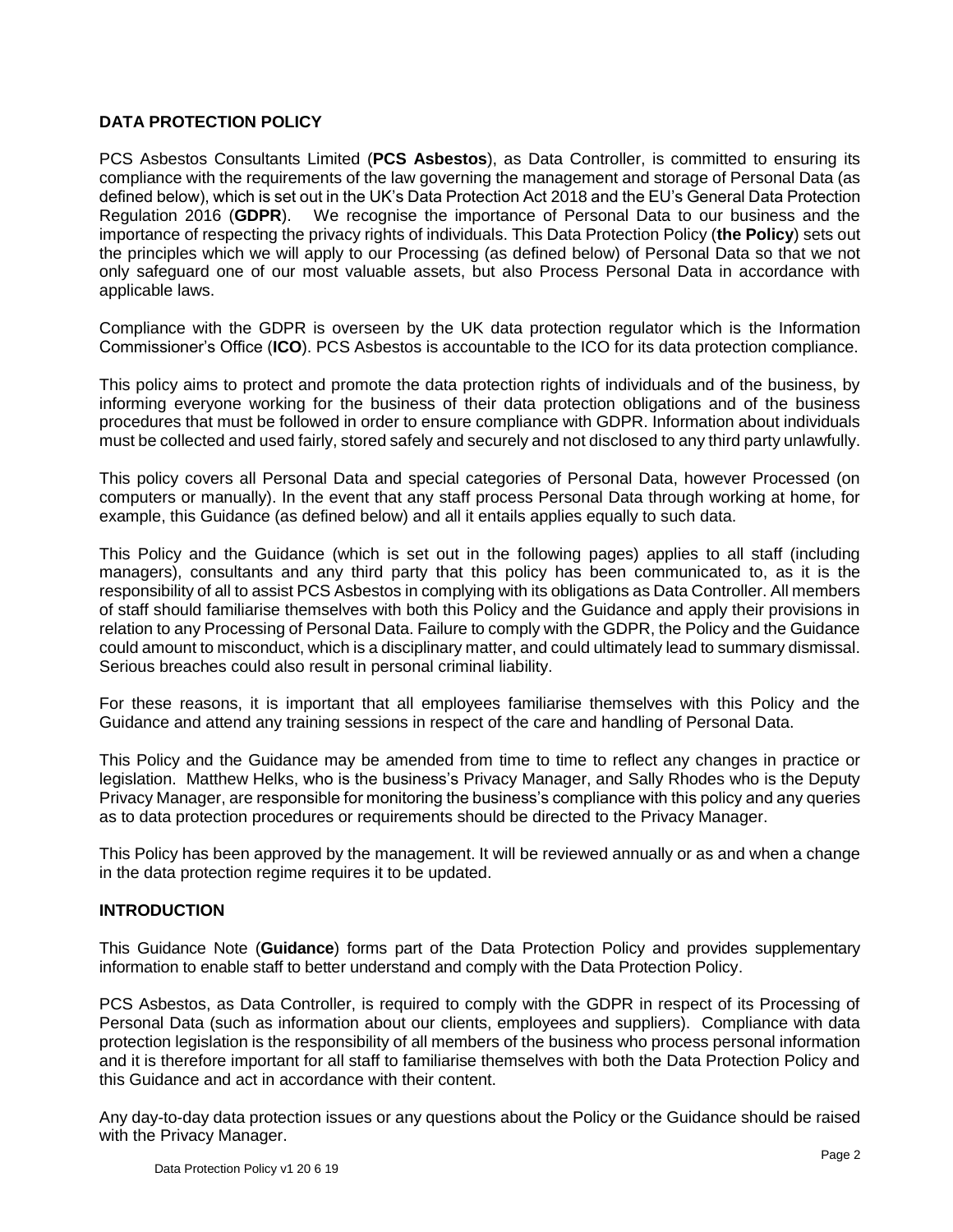The GDPR is intended to protect the rights and privacy of individuals and to ensure that data about them is not processed without their knowledge and, wherever possible, is processed with their consent. Whilst the GDPR covers Personal Data relating to individuals, you should bear in mind that if you handle personal details of, for example, officers of companies, this will still constitute Personal Data and therefore be subject to the GDPR's requirements.

It should be noted that the business is authorised to process data connected to staff administration, advertising and marketing, keeping accounts and records, provision of legal services and data gathered by the GPS tracking devices which are installed in all company vehicles. Anyone who is, or intends Processing data for purposes not included in the business's entitlements should seek advice from the Privacy Manager.

In this Guidance, the following definitions are used:

**Consent** is agreement which must be freely given, specific, informed and be an unambiguous indication of the Data Subject's wishes by which they, by a statement or by a clear positive action, signifies agreement to the Processing of Personal Data relating to them.

**Data Controllers** means the natural or legal person, public authority, agency or other body who alone or jointly with others, determine the purposes for which, and the manner in which, any Personal Data is processed. They have a responsibility to establish practices and policies in line with the GDPR. PCS Asbestos is the Data Controller of all Personal Data used in our business.

**Data Processors** include any person who processes Personal Data on behalf of a Data Controller. Employees of Data Controllers are excluded from this definition but it could include suppliers which handle Personal Data on our behalf.

**Data Subjects** (for the purpose of this policy) include all living, identified or identifiable individuals about whom PCS Asbestos holds Personal Data. A Data Subject need not be a UK national or resident. All Data Subjects have legal rights in relation to their Personal Data. This will include, and is not limited to, staff, clients, suppliers and business contacts.

**Personal Data** means data (however held) relating to a living individual who can be identified from that data (or from that data and other information in our possession). Personal Data can be factual (such as a name, address, date of birth or telephone number) or it can be an opinion (such as a performance appraisal). It will include passport or driving licence details. It also includes information that identifies the physical, physiological, genetic, mental, economic, cultural or social identity of a person. For the business's purposes, our clients are Data Subjects (other individual third parties that we hold Personal Data about are also likely to be Data Subjects)

**Processing (or Process)** is any activity that involves use of the Personal Data. It includes obtaining, recording or holding the data, or carrying out any operation on or regarding the data including organising, accessing, amending, merging, retrieving, using, disclosing, erasing or destroying it. Processing also includes transferring or making available Personal Data to third parties.

**Special Categories of Personal Data** includes information about a person's racial or ethnic origin, political opinions, religious or philosophical beliefs, trade union membership, physical or mental health or condition or sexual life, or about the commission of, or proceedings for, any offence committed or alleged to have been committed by that person, the disposal of such proceedings or the sentence of any court in such proceedings. Special Categories of Personal Data can only be processed under strict conditions and will usually require the express consent of the person concerned.

## **A. Overall Policy Statement and detailed Guidance**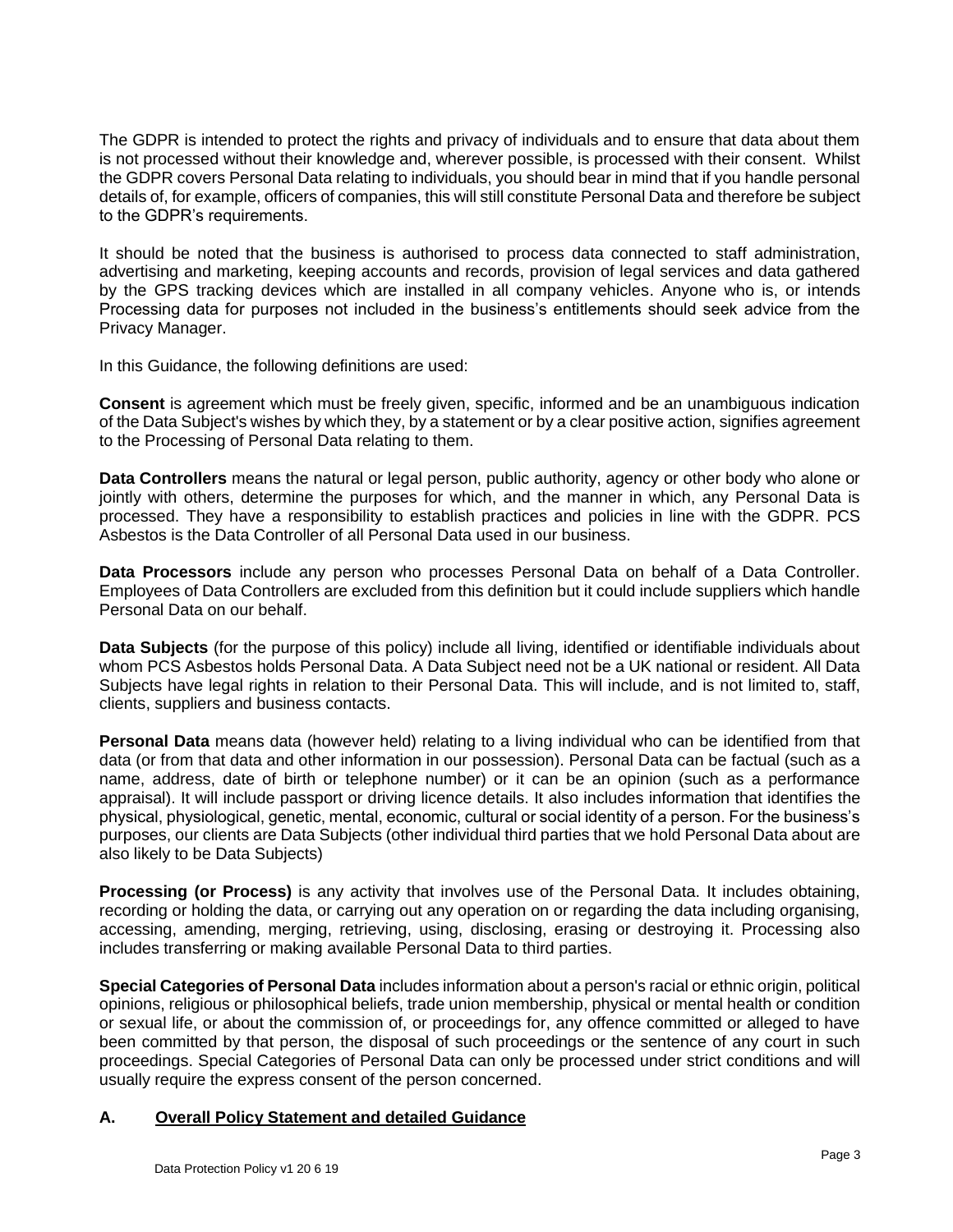- All Data Subjects have rights with regard to how their personal information is handled. During the course of our activities we will store and process personal information which includes information about our staff and our clients and suppliers. We recognise the requirement to treat this information correctly and in a lawful manner.
- Personal information, which may be held on paper or on a computer, is subject to certain legal safeguards specified in the GDPR and other regulations. The GDPR imposes restrictions on how we may use that information.
- PCS Asbestos has to adhere to the data Processing principles around which the GDPR is based. These principles deal with handling, Processing, transportation, destruction and storage of personal information. It is essential that all staff adhere to these principles in performing their day-to-day duties. The principles require the business to ensure that all Personal Data and Special Categories of Personal Data:
	- **1. is processed fairly and lawfully and in a transparent manner in relation to the subject;**
	- **2. shall be obtained for specified, explicit and legitimate purposes and not processed in a way that is incompatible with these purposes;**
	- **3. shall be adequate, relevant and not excessive in relation to the purpose it is held;**
	- **4. shall be accurate and kept up to date; every reasonable step must be taken to ensure that Personal Data that are inaccurate, having regard to the purpose for which they are processed, are erased or rectified without delay;**
	- **5. shall be kept in a form which permits identification of Data Subjects for no longer than is necessary for the purposes for which it is processed;**
	- **6. shall be processed in accordance with the individuals' rights; and**
	- **7. shall be processed in a manner that ensures appropriate technical and organisational measures shall be taken against unauthorised or unlawful Processing of Personal Data and against accidental loss or destruction of, or damage to, Personal Data.**

Additionally, Personal Data shall not be transferred to a country or territory outside the European Economic Area unless: (1) that country or territory ensures an adequate level of protection for the rights and freedoms of Data Subjects in relation to the Processing of Personal Data; (2) appropriate, approved standard contractual clauses are in place; (3) the Data Subject has given explicit consent; or (4) the transfer is necessary for a reason set out in the GDPR. If this is envisaged, speak to the Privacy Manager for further guidance before transferring any data.

The business must be able to demonstrate its compliance with the above principles ('accountability').

In order to process all Personal Data in a manner that is compliant with GDPR, PCS Asbestos will:

- observe fully the conditions regarding the fair collection and use of Personal Data;
- meet its obligations to specify the purposes for which Personal Data is used;
- collect and process appropriate Personal Data only;
- ensure the quality of Personal Data used;
- apply strict checks to determine the length of time Personal Data is held;
- ensure that the rights of individuals about whom the Personal Data is held can be fully exercised under applicable laws;
- take the appropriate technical and organisational security measures to safeguard Personal Data; and
- ensure that Personal Data is not transferred abroad without suitable safeguards.

To expand on the practical aspects of the principles: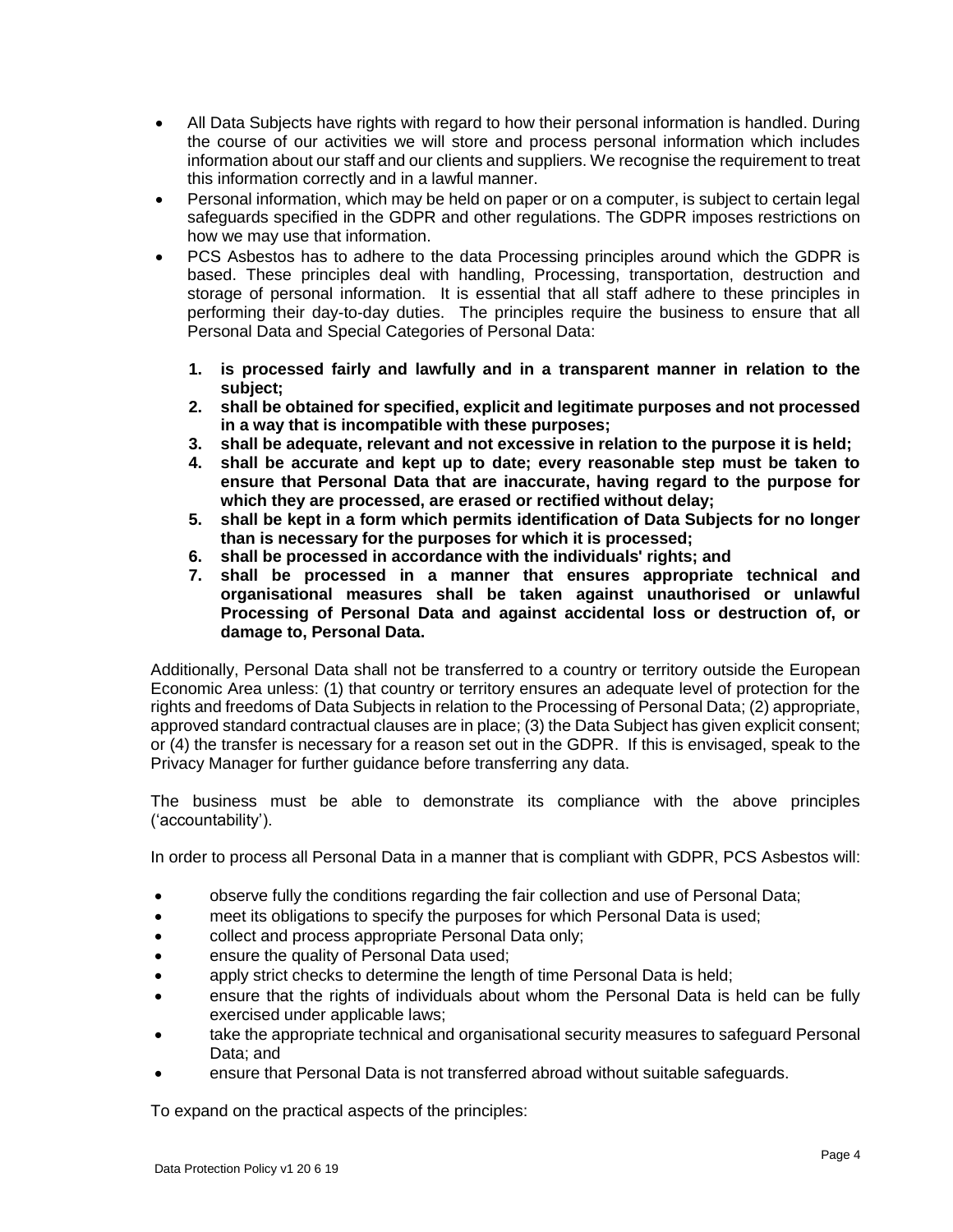#### **Fair and lawful Processing**

The GDPR is intended not to prevent the Processing of Personal Data, but to ensure that it is done fairly and without adversely affecting the rights of the Data Subject. Establishing an instruction is lawful Processing of Personal Data and continued instruction is deemed acceptance of data Processing for the purposes of progressing a matter.

For Personal Data to be processed lawfully, certain conditions have to be met. These may include, among other things, requirements that the Data Subject has Consented to the Processing, that it is in connection with us delivering our services for the Data Subject or that the Processing is necessary for our legitimate interests, provided that processing for our legitimate interests does not adversely affect the interests or rights of Data Subjects. When Special Categories of Personal Data is being Processed, more than one condition must be met. In most cases, the Data Subject's explicit consent to the Processing of such data will be required.

A Data Subject provides Consent to Processing of their Personal Data if they clearly indicate agreement to the Processing either by a statement or positive action. Consent requires affirmative action so silence, pre-ticked boxes or inactivity are unlikely to be sufficient. If Consent is given in a document which deals with other matters, then the Consent must be kept separate from those other matters.

Evidence of Consent and records of all Consents should be kept so that the business can demonstrate compliance with Consent requirements.

Specific Consent should be obtained to use Personal Data on the internet as such data could be accessed worldwide and the final data principle outlined above may be breached.

## **Processing for specific and limited purposes**

Personal Data may only be processed for the specific purposes notified to the Data Subject when the data was first collected or for any other purposes specifically permitted by the GDPR. This means that Personal Data must not be collected for one purpose and then used for another. If it becomes necessary to change the purpose for which the data is processed, the Data Subject must be informed of the new purpose and Consent obtained before any Processing occurs.

#### **Adequate, relevant and non-excessive Processing**

Personal Data should only be collected to the extent that it is required for the specific purpose notified to the Data Subject. Any data which is not necessary for that purpose should not be collected in the first place. If you are in possession of excessive data, it should be immediately deleted or destroyed.

We must ensure that when Personal Data is no longer needed for specified purposes, it is deleted or anonymised in accordance with the business's data retention guidelines.

## **Accurate data**

Personal Data must be accurate and kept up to date. Information which is incorrect or misleading is not accurate and therefore you should check the accuracy of any Personal Data at the point of collection and at regular intervals afterwards. Inaccurate or out of date data should be destroyed or updated as appropriate. You should notify the business's Office Manager with regard to any of your own Personal Data which needs updating and you should also ensure that if any client or third party provides updated personal information, the update is acted upon without delay.

## **Timely Processing**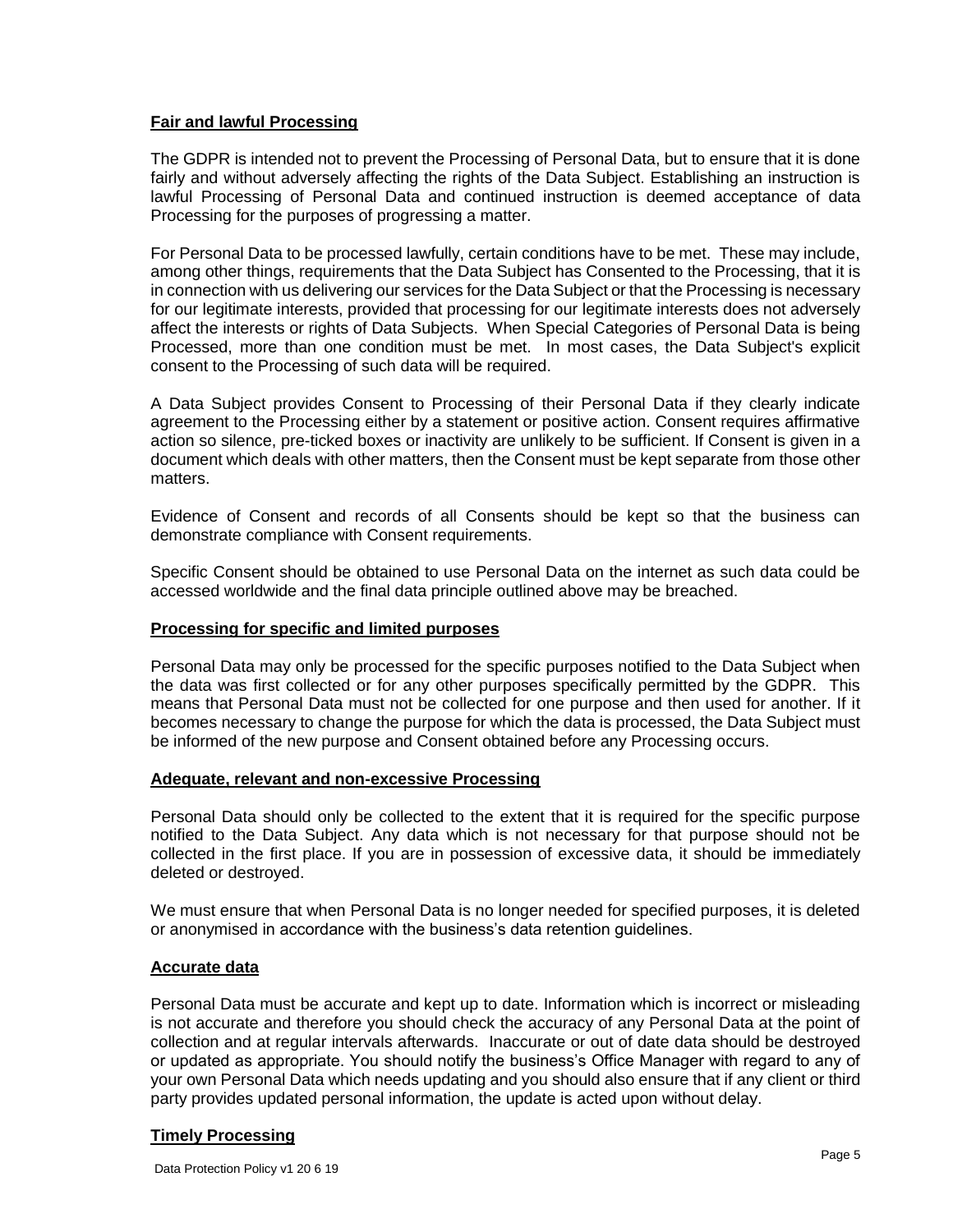Personal Data should not be kept longer than is necessary for the purpose, meaning that data should be destroyed or erased from our systems when it is no longer required. For guidance on how long certain data is to be kept before being destroyed, contact the Privacy Manager.

#### **Processing in line with Data Subject's rights**

Data must be processed in line with Data Subjects' rights. Data Subjects have a right to:

- ask what information PCS Asbestos holds about them and why;
- request access to any personal data held about them by us;
- prevent the Processing of their data for direct marketing purposes;
- ask to have inaccurate data amended;
- prevent Processing that is likely to cause damage or distress to themselves or anyone else;
- if we have any, be informed of the mechanics of any automated decision-making process that will significantly affect them;
- not have significant decisions that will affect them taken solely on an automated process;
- sue for compensation if they suffer damage as a consequence of a contravention of data protection laws; and
- request the Information Commissioner (the regulatory authority on this subject) to assess whether any provision of applicable laws has been contravened.

#### **Data Security**

- To guard against the risk of unlawful or unauthorised Processing of Personal Data, or against the accidental loss of, or damage to, Personal Data, we will develop, implement and maintain safeguards appropriate to our size, scope and business, our available resources, the amount of Personal Data that we own and identified risks. Data Subjects may apply to the courts for compensation if they have suffered damage from such a loss.
- The GDPR requires us to put in place procedures and technologies to maintain the security of all Personal Data from the point of collection to the point of destruction. Personal Data may only be transferred to a third party Data Processor if that third party agrees to comply with those procedures and policies, or if he puts in place adequate measures himself. As an example, you may wish to consider password protecting emails or documents being transmitted to third party recipients or if the email or document contains particularly delicate or Special Categories of Personal Data, confirming by telephone (i.e. separately) to the intended recipient what the password is. Ask IT for training if required.
- Maintaining data security means guaranteeing the confidentiality, integrity and availability of the Personal Data. These are defined as follows:
	- **Confidentiality** means that only people who are authorised to use the data can access it. All staff are responsible for ensuring that any Personal Data which they hold is kept securely and that it is not disclosed to an unauthorised third party;
	- **Integrity** means that Personal Data should be accurate and suitable for the purpose for which it is processed;
	- **Availability** means that authorised users should be able to access the data if they need it for authorised purposes. Personal Data should therefore be stored on our central computer system instead of on individual PCs.
	- Security procedures include:
		- **Passwords.** Computer and mobile phone passwords must be kept confidential.
		- **Entry controls**. Any unannounced stranger seen in entry-controlled areas or beyond "normal" visitor access areas should be politely challenged as to their purpose and their presence should be queried with the Operations Manager Steve Hoare.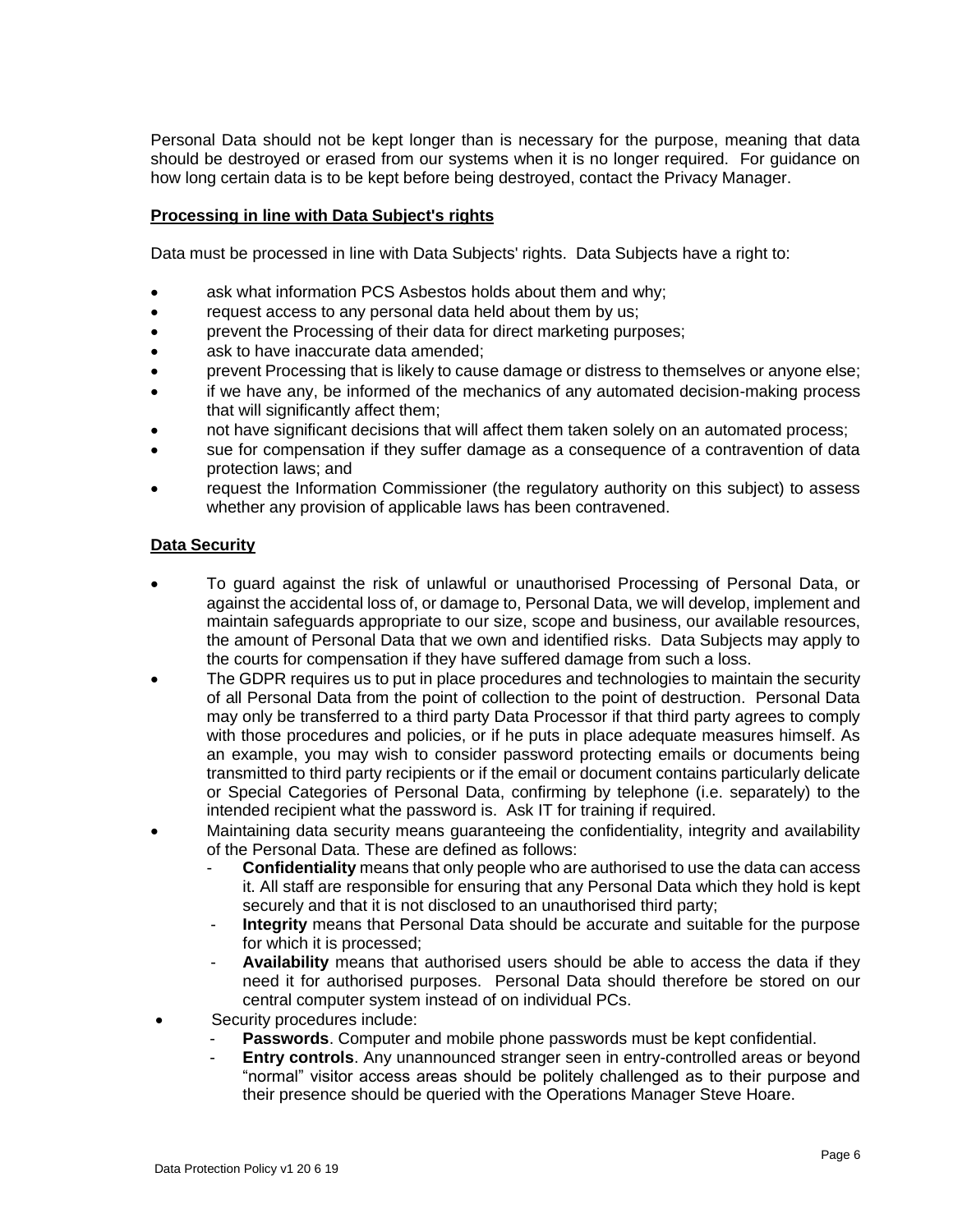- **Secure lockable desks and cupboards**. Such should be kept locked if they hold confidential information of any kind. Note that Personal Data is always considered confidential.
- **Methods of disposal**. Paper documents containing Personal Data, once no longer needed, should be placed in the shredding bins. Hard drives or any permitted memory sticks should be specifically erased before disposal and CD-ROMs should be physically destroyed when no longer required.
- **Equipment**. Staff should ensure that individual monitors do not show confidential information to passers-by or to any person to whom this policy does not apply and that they lock or log off from their PC when it is left unattended. Any portable devices should be encrypted when not in use and never left unattended.

The GDPR requires us to keep full and accurate records of all our data Processing activities. We must keep and maintain accurate records reflecting our Processing including records of Data Subjects' Consents and procedures for obtaining Consents. These records should include clear descriptions of the Personal Data types, Data Subject types, Processing activities, Processing purposes, third-party recipients of the Personal Data, Personal Data storage locations, Personal Data transfers, the Personal Data's retention period and a description of the security measures in place.

If you have any concerns about Processing Personal Data, please contact the Privacy Manager who will be happy to discuss matters with you.

## **B. Dealing with subject access requests and other disclosures**

The GDPR gives rights to individuals in respect of the Personal Data organisations hold about them. Everyone must be familiar with these rights and adhere to the business's procedures to uphold these rights.

These rights include:

- Right of information and access to confirm details about Personal Data that is being processed about them and to obtain a copy;
- Right to rectification of any inaccurate Personal Data;
- Right to erasure of Personal Data held about them (in certain circumstances);
- Right to restriction on the use of Personal Data held about them (in certain circumstances);
- Right to portability right to receive data processed by automated means and have it transferred to another data controller;
- Right to object to the Processing of Personal Data; and
- Make a complaint to the regulatory authority, the Information Commissioner's Office.

A formal request from a Data Subject for information that we hold about them need not be in any particular format (and it could be verbal) but it should specify the information that the Data Subject requires. If you receive a request for Personal Data and require guidance as to whether it is a "subject access request", speak to the Privacy Manager. PCS Asbestos will require the Data Subject to provide evidence of their identity (so we are not disclosing to a third party). Any member of staff who receives a request should inform the Privacy Manager immediately who will assist. A request sent by email or fax is as valid as one sent in hard copy. Requests may also be validly made by means of social media. Note that information requested under a subject access request may not be fully disclosable as particular exemptions from disclosure may apply. Indeed, it may be that none of the information is disclosable. The Privacy Manager will advise as to what can be disclosed.

PCS Asbestos aims to comply with requests for access to personal information as quickly as possible, and, if we hold such information, will ensure that it is provided within **one month** of the request unless there is a proper reason for delay. In such cases, the reason for delay will be explained in writing to the individual making the request.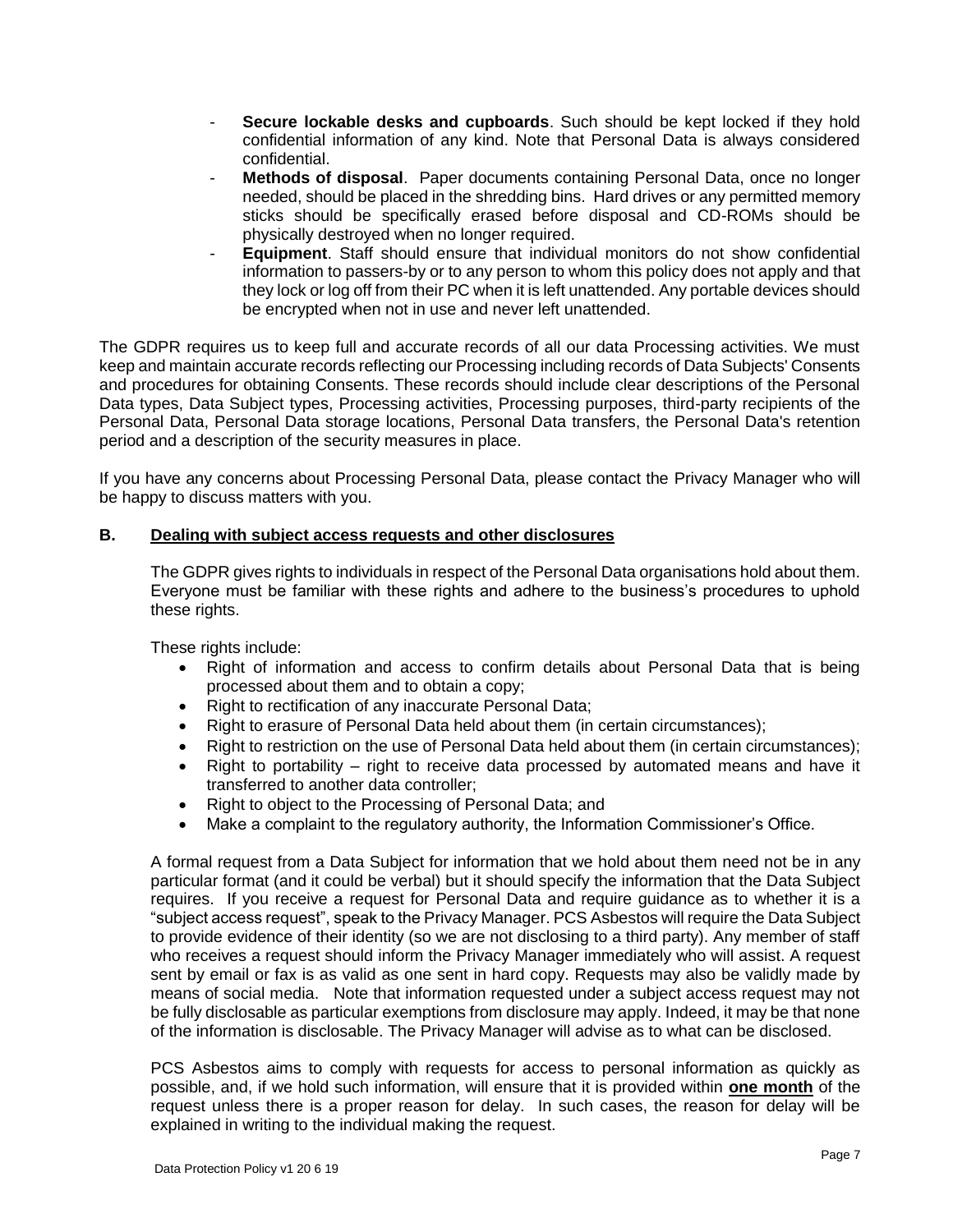We must ensure that Personal Data is not disclosed to unauthorised third parties which includes family members, friends, government bodies and, in certain circumstances, the Police. All staff should exercise caution when asked to disclose Personal Data on an individual to a third party. Speak to the Privacy Manager if in doubt.

Personal Data may be legitimately disclosed where one of the following conditions applies:

- The individual has given their consent (e.g. consenting to us speaking to their adviser or other named third party);
- Where disclosure is in the legitimate interests of the business (e.g. disclosure to other staff members);
- Where the business is legally required to disclose the data.

The GDPR does not create a barrier to sharing information when it is necessary to protect the public as in such situation disclosing information would be permitted if it can be justified and is proportionate.

The GDPR contains some exemptions in respect of disclosures. If you are contacted by, for example:

- the Police; or
- any government department asking for information about clients,

you must not confirm or deny whether or not we hold information about a Data Subject straight away. You first of all need to consider the relevant facts and circumstances whether the request for disclosing such information is proportionate and justifies the granting of access to the relevant information.

The rights of individuals over their data can be restricted in certain circumstances and it may be that a specific exemption in the GDPR and the Data Protection Act 2018 might permit such disclosure. You should not disclose any information without speaking to the Privacy Manager first. The Privacy Manager will have to consider the availability of any exemptions on a case by case basis and consider if a failure to disclose the information would prejudice and compromise the alleged investigations before deciding whether or not to disclose.

Do not be afraid to ask for further information relating to the reasons for the requests as it is for the person making the request to satisfy you that disclosing the requested information is lawful.

If you receive a Production Order from the Police or an Order from a government department requiring information to be disclosed, contact the Privacy Manager.

#### **C. Providing information over the telephone**

Any member of staff dealing with telephone enquiries should be careful about disclosing any personal or confidential information held by us. In particular they should:

- check the caller's identity to make sure that information is only given to a person who is entitled to it;
- suggest that the caller put their request in writing if they are not sure about the caller's identity or the purpose of the enquiry and where their identity cannot be checked;
- refer to the Privacy Manager for assistance in difficult situations. No-one should be pressured into disclosing personal information.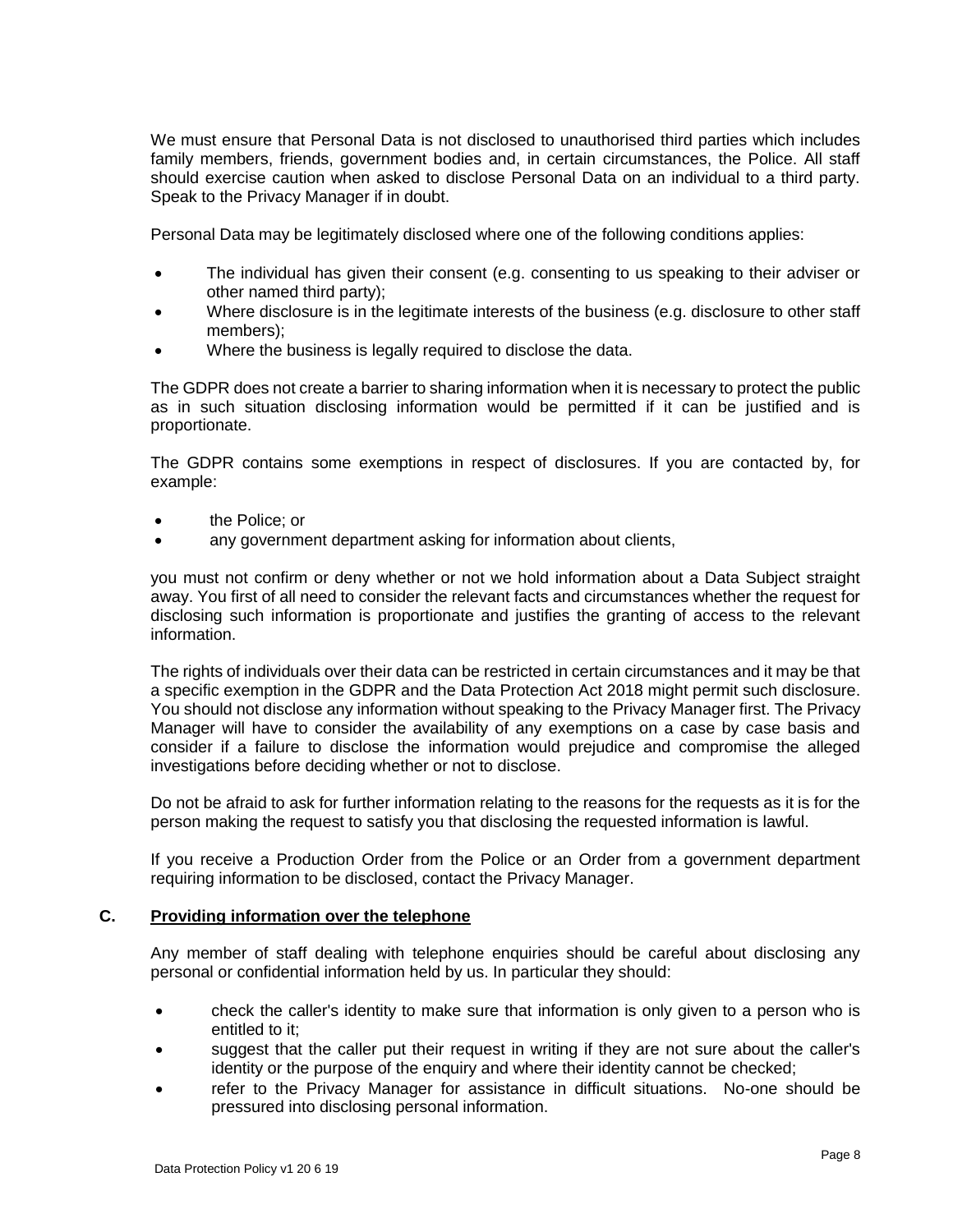Every member of staff that holds information about identifiable living individuals has to comply with the GDPR in managing that information.

## **D. Retention and Disposal of Data**

The business will not retain Personal Data for longer than necessary.

- **Clients**: Data for clients is retained indefinitely in order to comply with legal and regulatory requirements as we are dealing with hazardous waste which our records for our clients' properties may be relied upon indefinitely.
- **Enquiries**: Data relating to client enquiries is retained for 3 years in order to offer a high level of client service.
- **Staff**: PCS Asbestos will create a personnel file for each member of staff and will keep this for the duration of employment and for a minimum of 1 year after a staff member leaves employment. After 1 year, we will review the personnel file and delete any personal data that we do not need. We will retain the following personal data for the following periods of time:

| <b>Data</b>                                                                                                                       | <b>Period of Retention</b>                                                                                                                                                                                         |  |
|-----------------------------------------------------------------------------------------------------------------------------------|--------------------------------------------------------------------------------------------------------------------------------------------------------------------------------------------------------------------|--|
| Data confirming payments due to you. For example, your                                                                            | 6 years after you leave your                                                                                                                                                                                       |  |
| contract of employment and any information about salary                                                                           | employment                                                                                                                                                                                                         |  |
| or benefits.                                                                                                                      |                                                                                                                                                                                                                    |  |
| Data relating to taxes, National Insurance contributions                                                                          | 7 years after you leave your                                                                                                                                                                                       |  |
| and other charges paid in relation to you.                                                                                        | employment                                                                                                                                                                                                         |  |
| Data relating to any accidents or injuries at work or injuries<br>or illnesses which such symptoms may occur later on in<br>life. | 100 years after you leave<br>your employment in order to<br>assist us in reviewing and<br>potentially defending<br>any<br>claims as a result<br>Ωt<br>symptoms of injuries<br>or<br>illness arising later in life. |  |
| Data relating to any references given in relation to you.                                                                         | 1 year after the date of the<br>reference                                                                                                                                                                          |  |

- **Recruitment Records**: Information relating to unsuccessful applicants will be kept for up to 2 years from receipt of their application to aid in the recruitment process.
- **Disposal of Records**: all Personal Data must be disposed of in a way that protects the rights and privacy of Data Subjects (e.g. shredding).

## **E. Publication of Information**

The business publishes a number of items that includes Personal Data and will continue to do so. These include:

- Internal telephone directory
- Staff information/photographs on the firm's website
- Information including photographs in newsletters, tender applications and so on.

## **F. Direct Marketing**

Before any electronic direct marketing is undertaken, it must be clear that the people to be contacted have Consented to receive such marketing and that a valid, up to date, consent notice is held on file. There is a limited exception for existing clients known as "soft opt in" – this allows us to send marketing texts or emails if we have obtained contact details in the course of providing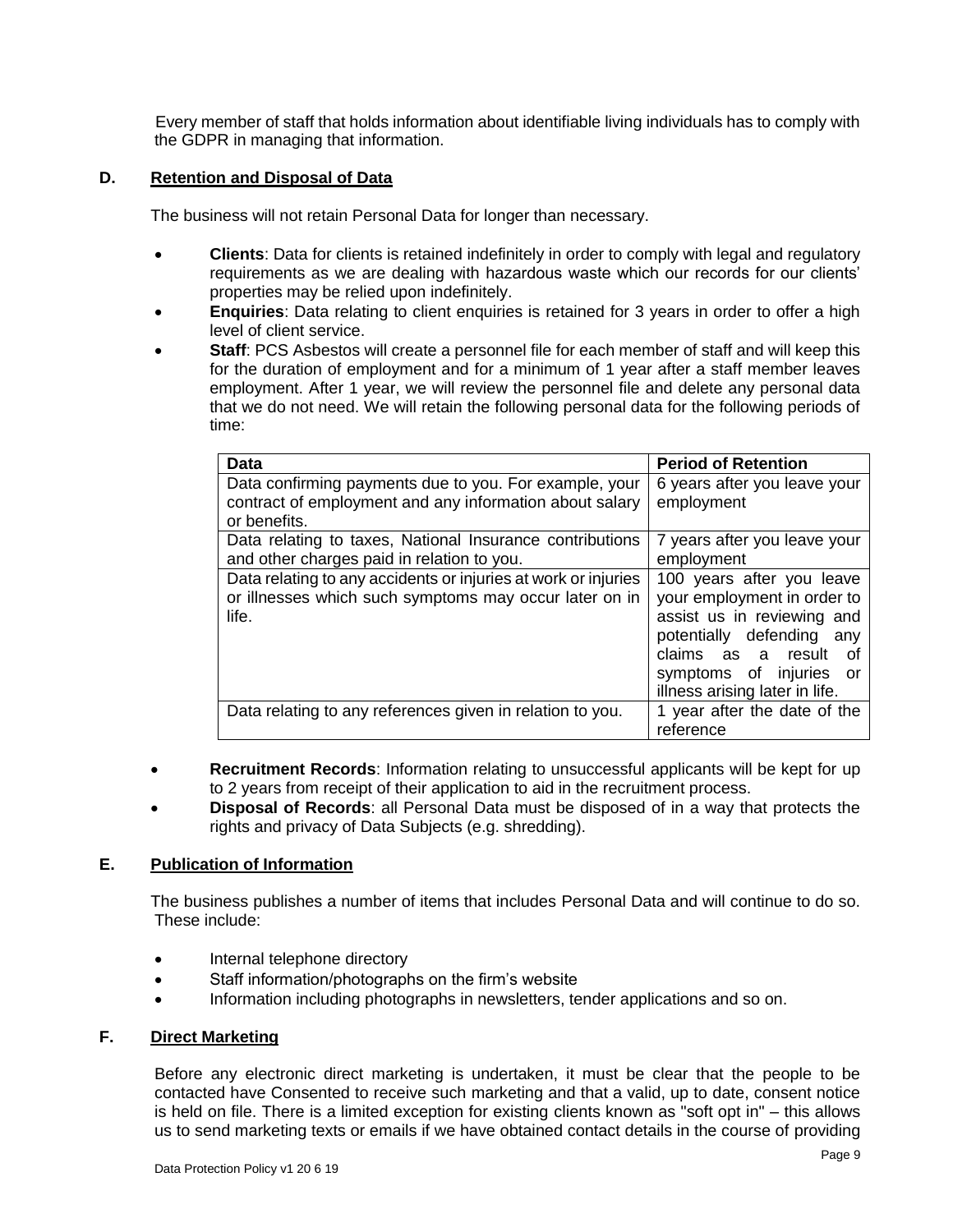services to that person, the messages are marketing similar services, and we gave the person an opportunity to opt out of marketing when first collecting the details and in every subsequent message.

For marketing by post, we are able to send postal marketing to our clients regarding new products or services, in reliance on our "legitimate interests" – we generally do not need consent to this type of mailing but we will always need to offer clients an opt-out.

The right to object to direct marketing must be explicitly offered to the Data Subject. A Data Subject's objection to direct marketing must be promptly honoured. If a customer opts out at any time, their details should be suppressed as soon as possible. Suppression involves retaining just enough information to ensure that marketing preferences are respected in the future.

#### **G. Tracking Devices**

To assist with the location and security of company property, we have installed GPS tracking devices, via Crystal Ball Vehicle Tracking Systems, into all company vehicles. Any personal data collected via our vehicle tracking devices will only be stored for a period of up to 12 weeks as Crystal Ball Vehicle Tracking Systems then archive the data for 7 years which we can then access if considered necessary.

#### **Privacy By Design and Data Protection Impact Assessments (DPIAs)**

**Privacy by Design** involves using appropriate technical and organisational measures in an effective manner to ensure compliance with the GDPR.

We are required to implement Privacy by Design measures when Processing Personal Data by implementing appropriate technical and organisational measures in an effective manner, to ensure compliance with data privacy principles. Privacy by Design is an ongoing measure.

**Data Privacy Impact Assessments (DPIA)** involve using tools and assessments to identify and reduce risks of a data Processing activity. A DPIA can be carried out as part of Privacy by Design and should be conducted for all major system or business change programs involving the Processing of Personal Data.

DPIAs will be carried out when introducing, or making significant changes to, systems or projects involving the Processing of Personal Data. DPIAs are required to identify data protection risks and to assess the impact of these risks, as well as to determine appropriate action to prevent or mitigate the impact of these risks.

This means thinking about whether we are likely to breach the GDPR and what the consequences might be, if we use Personal Data in a particular way. It is also about deciding whether there is anything that we can do to stop or minimise the chances of potential problems identified, from happening.

DPIAs will be undertaken by the Privacy Manager and Management.

#### **Breaches**

A data protection breach means a breach of security leading to the accidental or unlawful destruction, loss, alteration, unauthorised disclosure of, or access to, Personal Data transmitted, stored or otherwise processed.

Everybody working for PCS Asbestos has a duty to report any actual or suspected data protection breach without delay to the Privacy Manager or, in their absence, their line manager.